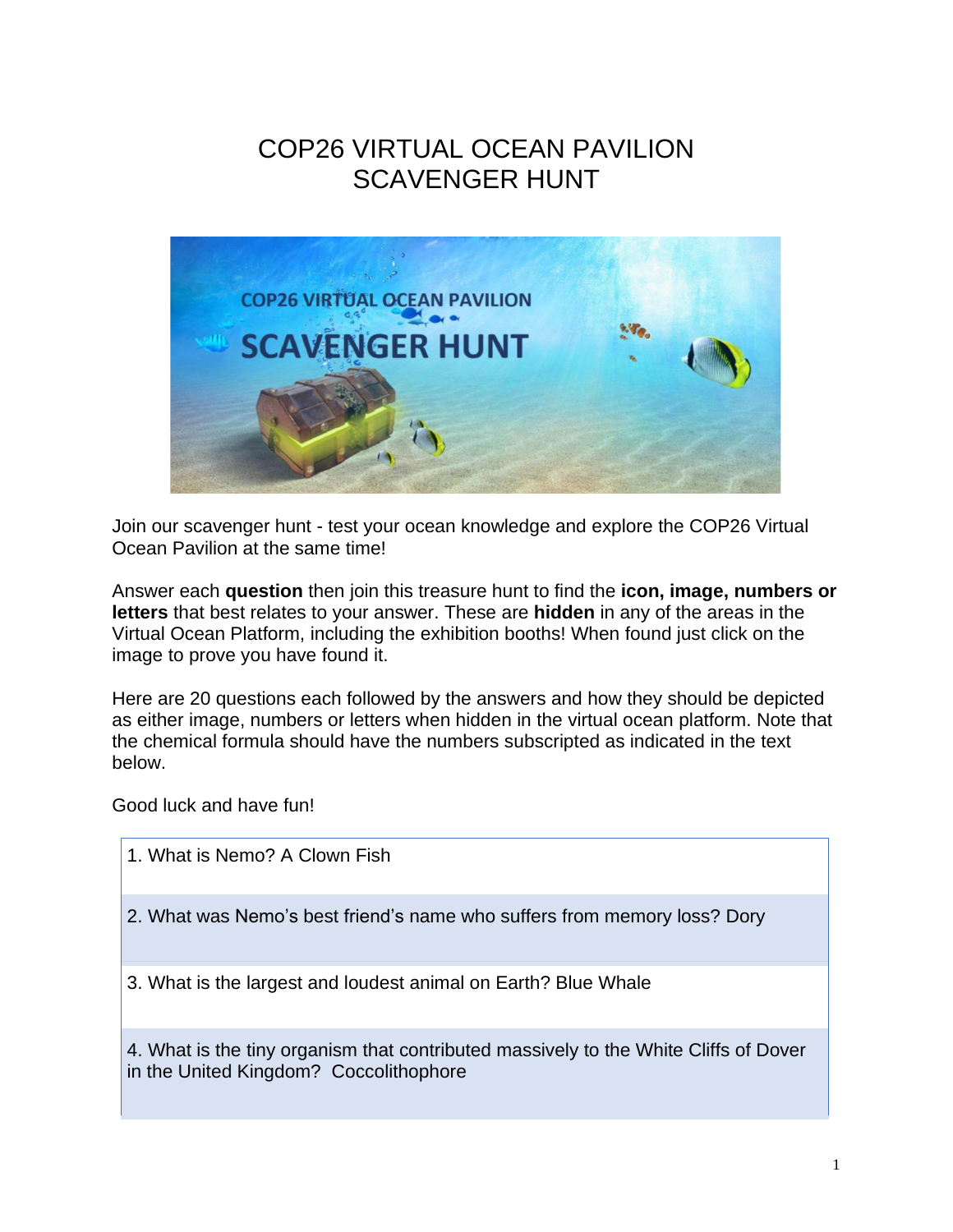5. What is the fish that is hugely important to some Pacific Island nations? Tuna

6. What is the invertebrate we harvest or grow to eat that is particularly sensitive to ocean acidification (sounds the same as things that connect our bones and help use move!)? Mussels

7. What tropical and subtropical ecosystems famous for their buttress roots and act as blue carbon sinks? Mangroves

8. What is the name for microscopic floating plants and animals at the base of ocean food web on which nearly all marine life depends? Plankton

9. What is the chemical formula for carbon dioxide – the greatest cause of global warming? CO2

10. What is the chemical formula for methane molecule – another greenhouse gas? CH4

11. What is the tropical ecosystem teaming with biodiversity and currently at very high risk from ocean warming and acidification? Coral reefs

12. Which ecosystem lurks in the deep sea but has tropical cousins? Cold water corals

13. Would you know which United Nations body assesses the science related to climate change? IPCC

14. What are the initials of the United Nations body responsible for supporting global ocean science and services? IOC

15. What are the initials of a specialized agency of the United Nations that leads international efforts to defeat hunger? FAO

16. What are the initials of the intergovernmental body that is responsible for measures to improve the safety and security of international shipping and to prevent marine pollution from ships? IMO